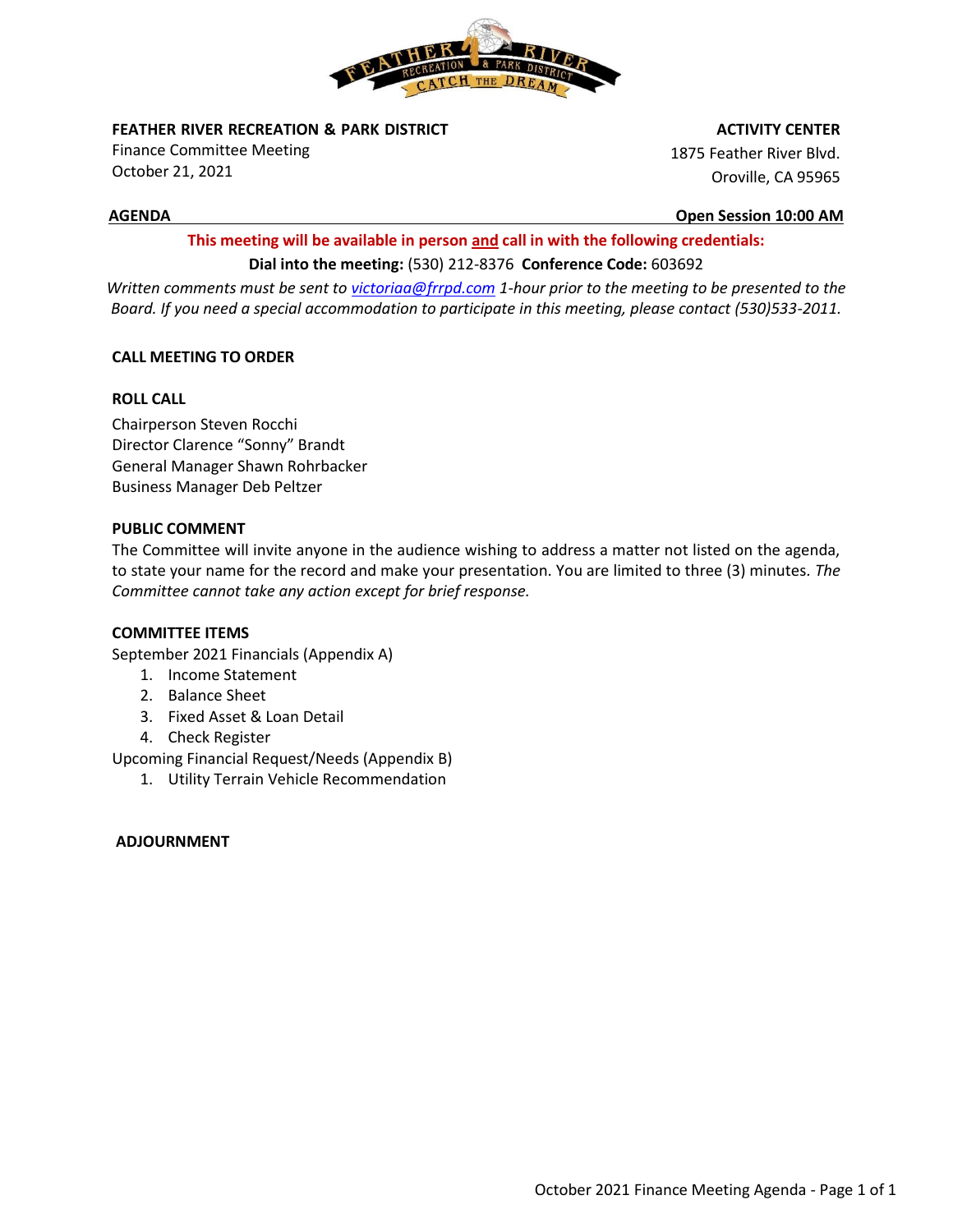**Feather River Recreation & Park District**

**Profit & Loss Budget Performance**

**September 2021 Not reconciled. County closed July-Sept in October.** 

| not reconcilea. Coanty closed oaly-oept in<br><b>Subject to change</b>        | Sep 21          | <b>Budget</b>   | \$ Over Budget    | <b>STAFF COMMENTS</b>                                                                                  |                       |                  | Jul - Sep 21 YTD Budget \$ Over Budget % of Jul-Sep | <b>Budget</b> | <b>Annual Budget</b>     |
|-------------------------------------------------------------------------------|-----------------|-----------------|-------------------|--------------------------------------------------------------------------------------------------------|-----------------------|------------------|-----------------------------------------------------|---------------|--------------------------|
| <b>Ordinary Income/Expense</b>                                                |                 |                 |                   |                                                                                                        |                       |                  |                                                     |               |                          |
| Income                                                                        |                 |                 |                   |                                                                                                        |                       |                  |                                                     |               |                          |
| 4100 · Tax Revenue                                                            |                 |                 |                   |                                                                                                        |                       |                  |                                                     |               | 1,900,000                |
| 4150 · Tax Revenue (BAD)                                                      |                 |                 |                   |                                                                                                        |                       |                  |                                                     |               | 308,000                  |
| 4300 · Program Income                                                         | 48,035          | 71,465          |                   | (23,430) Classes \$3.5k, Camp/Preschool<br>\$15k, Gymnastics \$19k, Adult<br>Sports \$5k, Rentals \$5k | 161,703               | 204,394          | (42, 691)                                           | 79%           | 893,575                  |
| 4400 · Donation & Fundraising Income                                          | 6,500           |                 |                   | 6,500 Preschool donation from State<br>Agency relating to Covid                                        | 6,700                 | 2,500            | 4,200                                               | 268%          | 2,500                    |
| 4600 · Other Income<br>4900 - Interest Income<br>4905 - Interest Income - BAD |                 |                 |                   |                                                                                                        |                       |                  |                                                     |               | 1,000<br>19,000<br>2,500 |
| <b>Total Income</b>                                                           | 54,535          | 71,465          | (16.930)          |                                                                                                        | 168,403               | 206,894          | (38.491)                                            | 81%           | 3,126,575                |
| <b>Gross Profit</b>                                                           | 54,535          | 71,465          | (16,930)          |                                                                                                        | 168,403               | 206,894          | (38, 491)                                           | 81%           | 3,126,575                |
| <b>Expense</b>                                                                |                 |                 |                   |                                                                                                        |                       |                  |                                                     |               |                          |
| 5000 - Payroll Expenses                                                       | 90,449          | 130,700         | (40, 251)         |                                                                                                        | 350,937               | 421,640          | (70, 703)                                           | 83%           | 1,690,123                |
| 5031 · GASB 68 Benefit Expense                                                |                 |                 |                   |                                                                                                        | 67,639                | 67,000           | 639                                                 | 101%          | 70,450                   |
| 5100 · Advertising & Promotion                                                | 3               | 917             | (914)             |                                                                                                        | 1,163                 | 2,747            | (1,584)                                             | 42%           | 11,000                   |
| 5120 · Bank Fees                                                              |                 | 584             | (584)             |                                                                                                        | 533                   | 1,744            | (1,211)                                             | 31%           | 7,000                    |
| 5130 - Charitable Contributions                                               |                 |                 |                   |                                                                                                        |                       |                  |                                                     |               | 2,500                    |
| 5140 Copying & Printing                                                       |                 | 844             | (844)             |                                                                                                        | 1,493                 | 2,529            | (1,036)                                             | 59%           | 10,125                   |
| 5155 - Employment New Hire Screen                                             |                 | 150             | (150)             |                                                                                                        | 68                    | 650              | (582)                                               | 10%           | 2,000                    |
| 5160 · Dues, Mbrshps & Subscriptions                                          |                 |                 |                   |                                                                                                        | 189                   | 6,000            | (5,811)                                             | 3%            | 10,500                   |
| 5170 - Education & Development                                                |                 | 500             | (500)             |                                                                                                        | 330                   | 2,000            | (1,670)                                             | 17%           | 8,500                    |
| 5175 - Equipment Rental                                                       |                 | 875             | (875)             |                                                                                                        |                       | 2,625            | (2,625)                                             |               | 10,500                   |
| 5180 · Equipment, Tools & Furn (<\$5k)                                        | 5,604           | 3,633           |                   | 1,971 \$2k laptop Park Sup, \$1k<br>gymnastics mat, Software<br>subscriptions \$1.7k                   | 15,766                | 21,003           | (5,237)                                             | 75%           | 54,977                   |
| 5200 · Insurance                                                              |                 |                 |                   |                                                                                                        | 161,340               | 185,000          | (23,660)                                            | 87%           | 185,000                  |
| 5210 - Interest Expense - Operating                                           | 110             | 125             | (15)              |                                                                                                        | 430                   | 375              | 55                                                  | 115%          | 1,500                    |
| 5225 · Postage & Delivery                                                     |                 | 20              | (20)              |                                                                                                        | 104                   | 60               | 44                                                  | 173%          | 1,500                    |
| 5230 - Professional & Outside Svcs                                            | 15,738          | 15,250          |                   | 488 \$9k BAD Engineers report, \$1k IT<br>support, \$4.7k Janitorial park<br>bathrooms                 | 33,562                | 48,050           | (14, 488)                                           | 70%           | 230,000                  |
| 5260 - Repairs & Maintenance                                                  |                 |                 |                   |                                                                                                        |                       |                  |                                                     |               |                          |
| 5261 - Building R&M                                                           | 182             | 2,000           | (1,818)           |                                                                                                        | 1,296                 | 6,000            | (4,704)                                             | 22%           | 25,000                   |
| 5262 · Equip Repairs & Small Tools                                            | 289             | 1,500           | (1, 211)          |                                                                                                        | 3,384                 | 4,500            | (1, 116)                                            | 75%           | 18,000                   |
| 5263 - General R&M                                                            |                 | 1,250           | (1,250)           |                                                                                                        |                       | 3,750            | (3,750)                                             |               | 15,000                   |
| 5264 - Grounds R&M                                                            | 1,224           | 8,000           | (6,776)           |                                                                                                        | 5,939                 | 24,000           | (18,061)                                            | 25%           | 60,000                   |
| 5265 - Janitorial Supplies                                                    | 2,533           | 2,175           | 358               |                                                                                                        | 6,846                 | 6,525            | 321                                                 | 105%          | 26,000                   |
| 5266 - Vandalism Repair                                                       | 4,904           | 400             |                   | 4,504 \$4k Truck Cat Converter, \$1k tow<br>stolen black van                                           | 5,923                 | 1,400            | 4,523                                               | 423%          | 5,000                    |
| 5267 - Vehicle R&M                                                            | 624             | 825             | (201)             |                                                                                                        | 2,663                 | 2,575            | 88                                                  | 103%          | 10,000                   |
| 5268 - Aquatics Pool R&M                                                      | 3,118           | 5,000           | (1,882)           |                                                                                                        | 7,850                 | 15,000           | (7, 150)                                            | 52%           | 40,000                   |
| 5269 - Outside Contractor/Services R&M                                        | 977             | 1,250           | (273)             |                                                                                                        | 3,844                 | 3,750            | 94                                                  | 103%          | 15,000                   |
| Total 5260 · Repairs & Maintenance                                            | 13,851          | 22,400          | (8, 549)          |                                                                                                        | 37,745                | 67,500           | (29, 755)                                           | 56%           | 214,000                  |
| 5270 - Security                                                               | 1,187           | 1,650           | (463)             |                                                                                                        | 1,296                 | 4,950            | (3,654)                                             | 26%           | 20,000                   |
| 5280 · Supplies - Consumable                                                  | 3,582           | 4,650           | (1,068)           |                                                                                                        | 7,981                 | 14,523           | (6, 542)                                            | 55%           | 82,523                   |
| 5290 · Taxes, Lic., Notices & Permits                                         |                 | 430             | (430)             |                                                                                                        | 6,051                 | 1,293<br>3,535   | 4,758<br>159                                        | 468%<br>104%  | 5,163                    |
| 5300 · Telephone/Internet                                                     | 1,151           | 1,175           | (24)              |                                                                                                        | 3,694                 |                  |                                                     |               | 14,110                   |
| 5310 - Transportation, Meals & Travel<br>5320 - Utilities                     | 2,436           | 2,675           | (239)             |                                                                                                        | 8,057                 | 8,025            | 32                                                  | 100%          | 32,900                   |
| 7000 · Debt Interest                                                          | 29,985<br>7,397 | 20,585<br>7,397 | 9,400<br>$\Omega$ |                                                                                                        | 102,648<br>22.192     | 92,135<br>22,191 | 10,513<br>$\overline{1}$                            | 111%<br>100%  | 309,350<br>85,570        |
|                                                                               | 171,493         | 214,560         | (43,067)          |                                                                                                        | 823,218               | 975,575          | (152, 357)                                          | 84%           | 3,059,291                |
| <b>Total Expense</b>                                                          |                 |                 | 26,137            |                                                                                                        |                       |                  |                                                     | 85%           | 67,284                   |
| Net Ordinary Income<br>Other Income/Expense                                   | (116, 958)      | (143,095)       |                   |                                                                                                        | (654, 815)            | (768, 681)       | 113,866                                             |               |                          |
| Other Income                                                                  |                 |                 |                   |                                                                                                        |                       |                  |                                                     |               |                          |
| 4200 · Impact Fee Income<br>4500 - Grant/Reimbursed Expense Income            | 14,648          |                 |                   |                                                                                                        | 33,810<br>$\mathbf 0$ |                  |                                                     |               |                          |
| 4650 - Insurance Proceeds                                                     | 181,411         |                 |                   | Riverbend settlement                                                                                   | 181,949               |                  |                                                     |               |                          |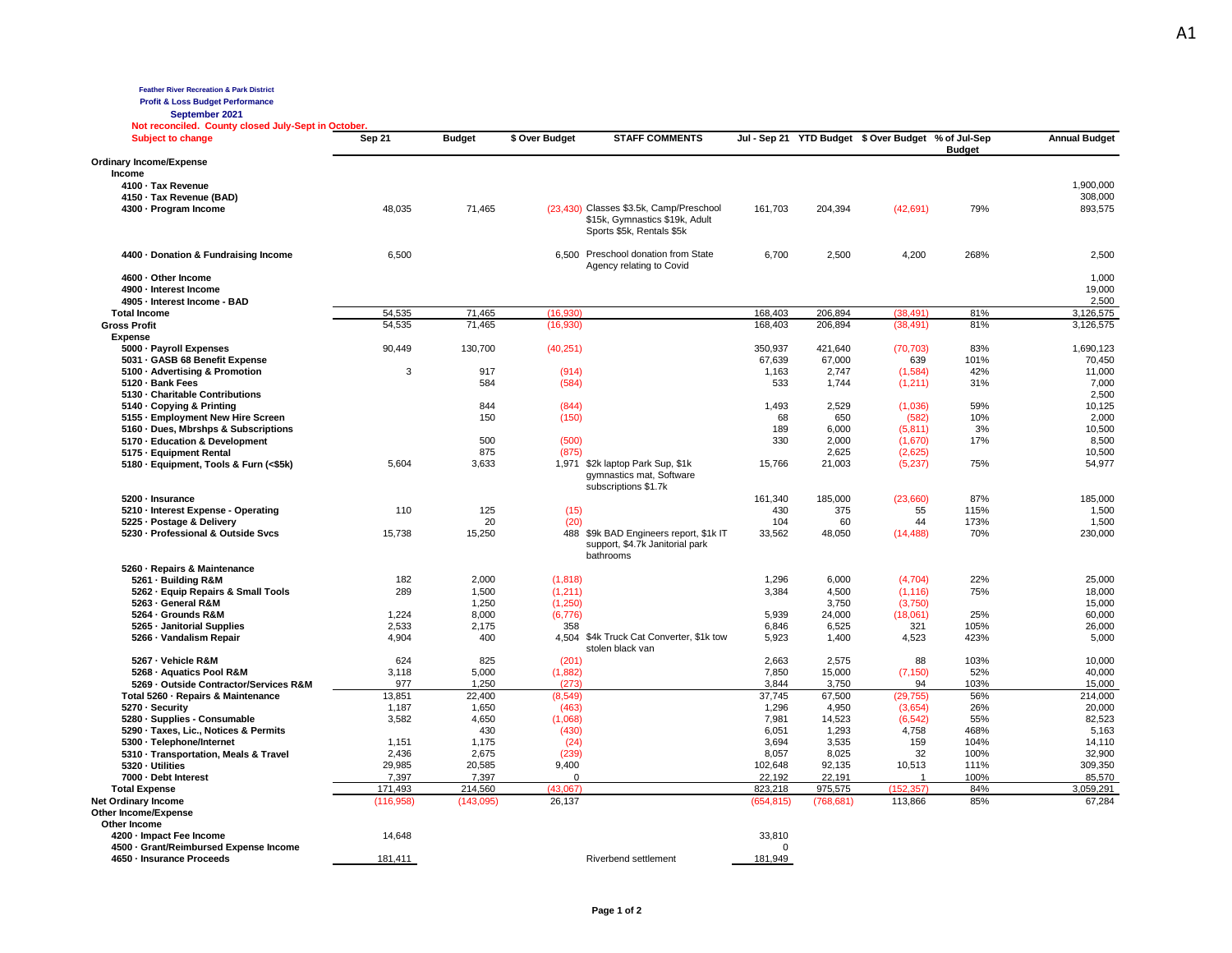| Not reconciled. County closed July-Sept in October. |  |  |
|-----------------------------------------------------|--|--|
|                                                     |  |  |

| <b>Subject to change</b>       | Sep 21  | <b>Budget</b> | \$ Over Budget | <b>STAFF COMMENTS</b> |            | Jul - Sep 21 YTD Budget \$ Over Budget % of Jul-Sep |               | <b>Annual Budget</b> |
|--------------------------------|---------|---------------|----------------|-----------------------|------------|-----------------------------------------------------|---------------|----------------------|
|                                |         |               |                |                       |            |                                                     | <b>Budget</b> |                      |
| <b>Total Other Income</b>      | 196,059 |               |                | 215.759               |            |                                                     |               |                      |
| <b>Other Expense</b>           |         |               |                |                       |            |                                                     |               |                      |
| 5102 - Insurance Claim Expense | 255     |               |                | 4,787                 |            |                                                     |               |                      |
| <b>Total Other Expense</b>     | 255     |               |                | 4,787                 |            |                                                     |               |                      |
| Net Other Income               | 195,804 |               |                | 210.972               |            |                                                     |               |                      |
| Net Income                     | 78,846  | (143,095)     | 221,941        | (443.843)             | (768, 681) | 324,838                                             | 58%           | 67,284               |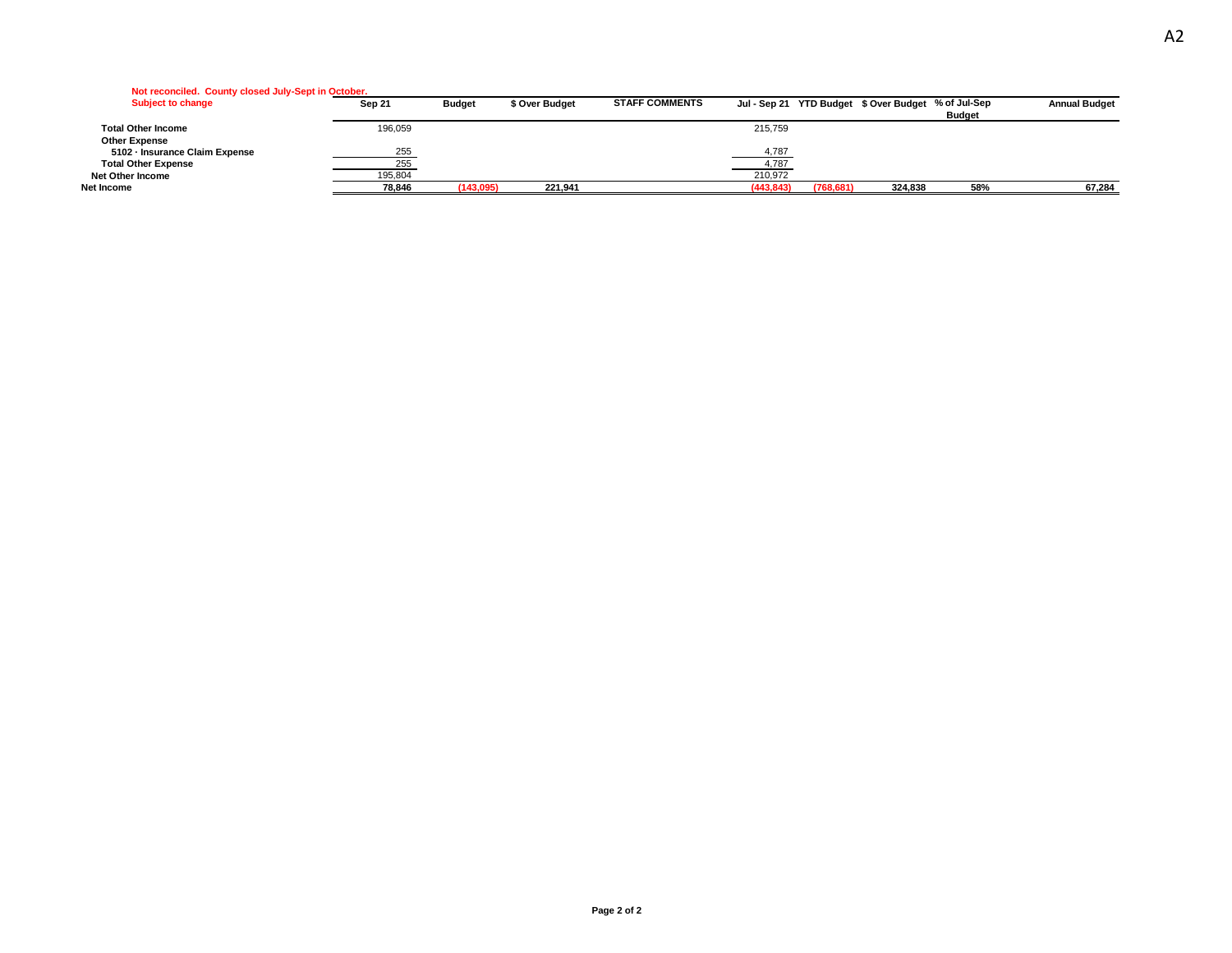## **Feather River Recreation & Park District 6:31 PM Balance Sheet Prev Year Comparison 10/17/2021** As of September 30, 2021

|                                         | Sep 30, 21     | Sep 30, 20   | \$ Change   | % Change |
|-----------------------------------------|----------------|--------------|-------------|----------|
| <b>ASSETS</b>                           |                |              |             |          |
| <b>Current Assets</b>                   |                |              |             |          |
| <b>Checking/Savings</b>                 |                |              |             |          |
| 1010 - Treasury Cash                    |                |              |             |          |
| 1010.1 · Treasury Cash - General        | 433,908        | 130,963      | 302,945     | 231%     |
| 1010.2 - Treasury Cash - Reserve        | 347,494        | 302,494      | 45,000      | 15%      |
| 1010.3 - Treasury Admin Ins Proceeds    | 216,525        | 216,525      | 0           | 0%       |
| 1010.4 · Treasury Ins Proceeds Playtown | 34,678         | 174,780      | $-140, 102$ | $-80%$   |
| Total 1010 - Treasury Cash              | 1,032,605      | 824.762      | 207,843     | 25%      |
| 1020 - Imprest Cash                     | 1,000          | 519          | 481         | 93%      |
| 1030 - BofW - Merchant Acct.            | 116,911        | 119,530      | $-2,619$    | $-2%$    |
| 1031 - BofW Project INS PROCEEDS        | 181,410        | 727,686      | $-546,276$  | $-75%$   |
| 1040 - Fund 2610 - BAD                  | 35,426         | 39,494       | $-4,068$    | $-10%$   |
| 1050 - Impact Fees                      | 860,206        | 561,434      | 298,772     | 53%      |
| <b>Total Checking/Savings</b>           | 2,227,558      | 2,273,425    | $-45,867$   | $-2%$    |
| <b>Accounts Receivable</b>              | $-10,314$      | 1,627        | $-11,941$   | $-734%$  |
| <b>Other Current Assets</b>             |                |              |             |          |
| 1300 - Grant/Scholarship Receivable     | 4,523          | 0            | 4,523       | 100%     |
| 1302 - FEMA Riverbend Claim A/R         | 2,839          | 2,839        | 0           | 0%       |
| 1320 · Umpqua Bank Project Fund         | 188,856        | 188,856      | $\Omega$    | 0%       |
| <b>Total Other Current Assets</b>       | 196.218        | 191.695      | 4.523       | 2%       |
| <b>Total Current Assets</b>             | 2,413,462      | 2,466,747    | $-53,285$   | $-2%$    |
| <b>Fixed Assets</b>                     |                |              |             |          |
| 1410 - Land                             | 627,494        | 627,494      | 0           | 0%       |
| 1420 - Buildings & Improvements         | 15,903,777     | 15,029,020   | 874,757     | 6%       |
| 1430 - Equipment & Vehicles             | 1,849,196      | 1,150,139    | 699,057     | 61%      |
| 1440 - Construction in Progress         |                |              |             |          |
| 1443 - CIP Riverbend Restoration RB99   | 0              | 853,140      | $-853,140$  | $-100%$  |
| 1448 - CIP Nelson SBF NE99              | 800,239        | 105,576      | 694,663     | 658%     |
| 1450 - CIP Feather River Trail FRT99    | 23,210         | 2,393        | 20,817      | 870%     |
| 1451 - CIP Playtown Bathroom Fire       | 521,424        | 171,716      | 349,708     | 204%     |
| Total 1440 - Construction in Progress   | 1,344,873      | 1,132,825    | 212,048     | 19%      |
| 1499 - Accumulated Depreciation         | $-6, 185, 645$ | $-5,433,828$ | $-751,817$  | $-14%$   |
| <b>Total Fixed Assets</b>               | 13,539,695     | 12,505,650   | 1,034,045   | 8%       |
| <b>Other Assets</b>                     | 218,805        | 239,004      | $-20,199$   | $-8%$    |
| <b>TOTAL ASSETS</b>                     | 16,171,962     | 15,211,401   | 960,561     | 6%       |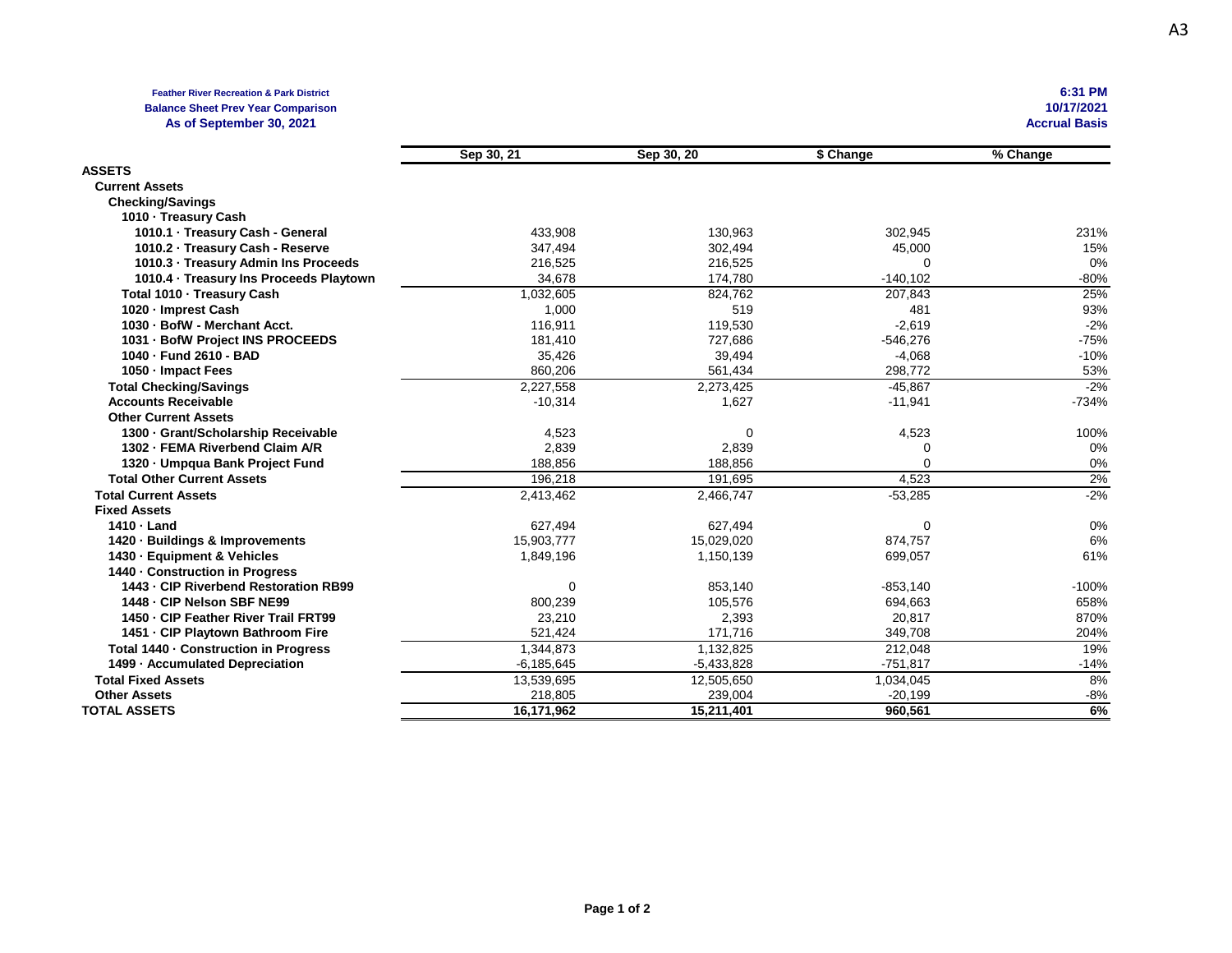## **Feather River Recreation & Park District 6:31 PM Balance Sheet Prev Year Comparison 10/17/2021 10/17/2021 10/17/2021 10/17/2021 10/17/2021 10/17/2021 10/17/2021 10/17/2021 10:11 10:12 10:12 10:12 10:12 10:12 10:12 10:12 10:12 10:12** As of September 30, 2021

| As or opprompted so, EVET              |              |              |            | Avvı ual Dasis |
|----------------------------------------|--------------|--------------|------------|----------------|
|                                        | Sep 30, 21   | Sep 30, 20   | \$ Change  | % Change       |
| <b>LIABILITIES &amp; EQUITY</b>        |              |              |            |                |
| <b>Liabilities</b>                     |              |              |            |                |
| <b>Current Liabilities</b>             |              |              |            |                |
| <b>Accounts Payable</b>                | 254,928      | 185,264      | 69,664     | 38%            |
| <b>Credit Cards</b>                    | 1,628        | 854          | 774        | 91%            |
| <b>Other Current Liabilities</b>       | 93,849       | 37,605       | 56,244     | 150%           |
| <b>Total Current Liabilities</b>       | 350,405      | 223,723      | 126,682    | 57%            |
| <b>Long Term Liabilities</b>           |              |              |            |                |
| 2954 - Ford Motor Vehicle Loan         | 26,450       | 42,201       | $-15,751$  | -37%           |
| 2955 - Umpqua Bank Tax Exempt Bond A   | 2,558,647    | 2,778,339    | $-219,692$ | -8%            |
| 2960 - Umpqua Bank Taxable Bond B      | 80,000       | 107,000      | -27,000    | -25%           |
| 2975 GASB 68 CalPERS Liab Valuation    | 1,074,605    | 1,074,605    |            | 0%             |
| <b>Total Long Term Liabilities</b>     | 3,739,702    | 4,002,145    | $-262,443$ | -7%            |
| <b>Total Liabilities</b>               | 4,090,107    | 4,225,868    | $-135,761$ | $-3%$          |
| <b>Equity</b>                          |              |              |            |                |
| 3010 - Imprest Cash Reserve            | 1,000        | 1,000        |            | 0%             |
| 3020 - General Reserve                 | 20,000       | 20,000       |            | 0%             |
| 3030 - Investment in Assets            | 12,354,765   | 12,354,765   |            | 0%             |
| 3040 - General Fund Balance            | $-2,036,074$ | $-1,754,519$ | $-281,555$ | -16%           |
| 3050 - Benefit Assessment District     | 35,426       | 38,475       | $-3,049$   | -8%            |
| 3060 · Impact Fees (general)           | 826,396      | 541,792      | 284,604    | 53%            |
| 3099 - Undistributed Retained Earnings | 1,324,187    | 278,381      | 1,045,806  | 376%           |

**Net Income** -443,844 -494,362 50,518 10% **Total Equity** 12,081,856 10,985,532 1,096,324 10% **TOTAL LIABILITIES & EQUITY 16,171,963 15,211,400 960,563 6%**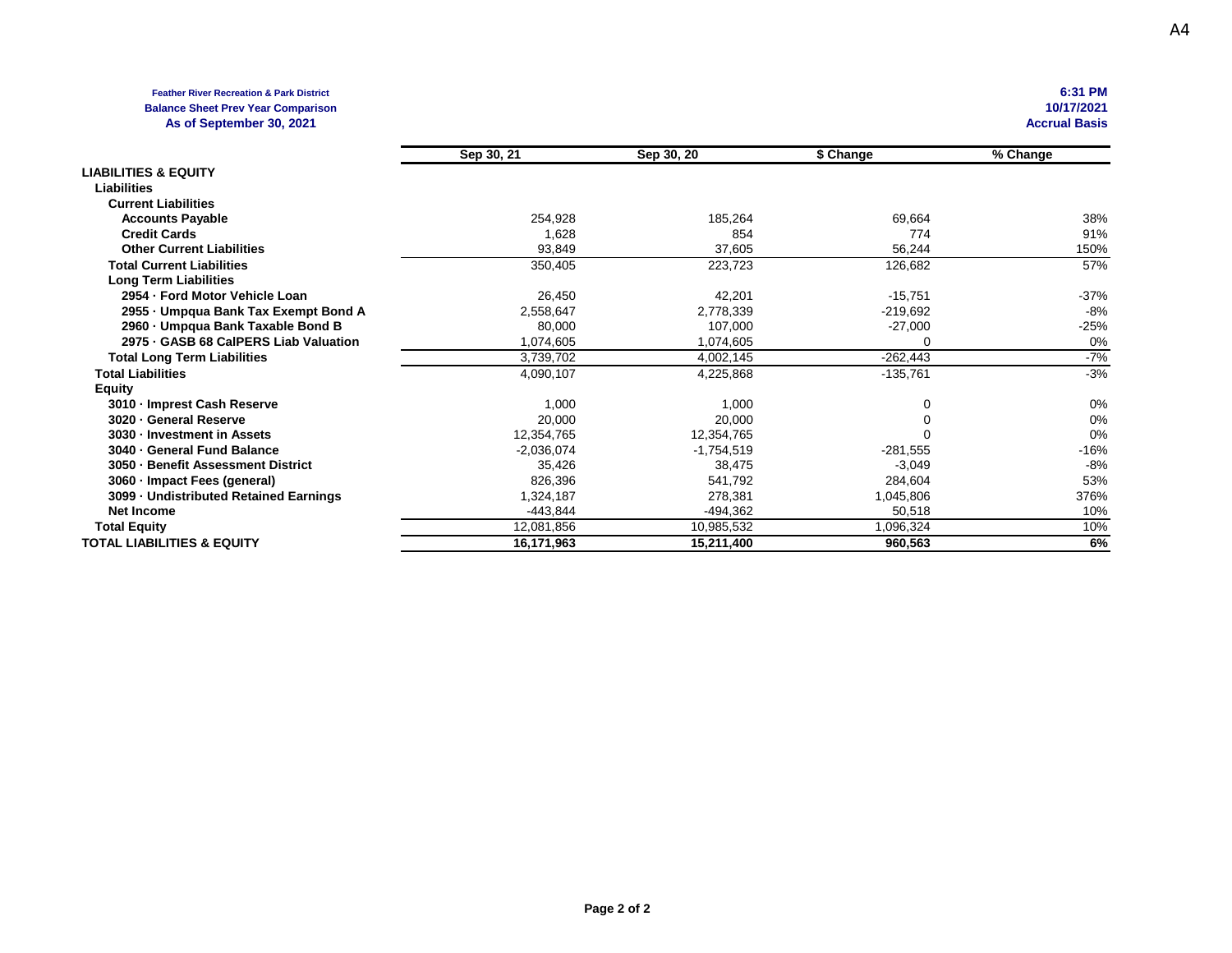### **Feather River Recreation & Park District Detail Fixed Asset & Bonds As of September 30, 2021**

|                                                                                | Date | <b>Source Name</b>   | Memo                                                                       | <b>Amount</b> | <b>Balance</b>       |
|--------------------------------------------------------------------------------|------|----------------------|----------------------------------------------------------------------------|---------------|----------------------|
| 1010 - Treasury Cash                                                           |      |                      |                                                                            |               | 251,203              |
| 1010.3 · Treasury Admin Ins Proceeds                                           |      |                      |                                                                            |               | 216,525              |
| Total 1010.3 Treasury Admin Ins Proceeds                                       |      |                      |                                                                            |               | 216,525              |
| 1010.4 · Treasury Ins Proceeds Playtown                                        |      |                      |                                                                            |               | 34,678               |
| Total 1010.4 Treasury Ins Proceeds Playtown                                    |      |                      |                                                                            |               | 34,678               |
| Total 1010 · Treasury Cash                                                     |      |                      |                                                                            |               | 251,203              |
| 1031 · BofW Project INS PROCEEDS                                               |      |                      |                                                                            |               | -1                   |
|                                                                                |      | 09/01/2021 INSURANCE | <b>BOW DEPOSIT RIVERBEND</b><br><b>BANK OF WEST RIVERBEND INS PROCEEDS</b> | 174,154       | 174,153              |
|                                                                                |      | 09/03/2021 INSURANCE |                                                                            | 7,256         | 181,409              |
| Total 1031 · BofW Project INS PROCEEDS<br>1302 - FEMA Riverbend Claim A/R      |      |                      |                                                                            | 181,410       | 181,409              |
| Total 1302 - FEMA Riverbend Claim A/R                                          |      |                      |                                                                            |               | 2,839<br>2,839       |
| 1320 - Umpqua Bank Project Fund                                                |      |                      |                                                                            |               | 188,856              |
| Total 1320 · Umpqua Bank Project Fund                                          |      |                      |                                                                            |               | 188,856              |
| 1410 - Land                                                                    |      |                      |                                                                            |               | 627,494              |
| Total 1410 · Land                                                              |      |                      |                                                                            |               | 627,494              |
| 1420 · Buildings & Improvements                                                |      |                      |                                                                            |               | 15,903,777           |
| Total 1420 · Buildings & Improvements                                          |      |                      |                                                                            |               | 15,903,777           |
| 1430 - Equipment & Vehicles                                                    |      |                      |                                                                            |               | 1,849,196            |
| Total 1430 · Equipment & Vehicles                                              |      |                      |                                                                            |               | 1,849,196            |
| 1440 - Construction in Progress                                                |      |                      |                                                                            |               | 1,146,746            |
| 1448 - CIP Nelson SBF NE99                                                     |      |                      |                                                                            |               | 602,112              |
|                                                                                |      |                      | 09/13/2021 HOLIDAY POOL CONS NELSON POOL PROJECT                           | 198,128       | 800,240              |
| Total 1448 - CIP Nelson SBF NE99                                               |      |                      |                                                                            | 198,128       | 800,240              |
| 1450 - CIP Feather River Trail FRT99                                           |      |                      |                                                                            |               | 23,210               |
| Total 1450 · CIP Feather River Trail FRT99                                     |      |                      |                                                                            |               | 23,210               |
| 1451 - CIP Playtown Bathroom Fire                                              |      |                      |                                                                            |               | 521,424              |
| Total 1451 CIP Playtown Bathroom Fire<br>Total 1440 · Construction in Progress |      |                      |                                                                            |               | 521,424<br>1,344,874 |
| 2955 - Umpqua Bank Tax Exempt Bond A                                           |      |                      |                                                                            | 198,128       | $-2,558,647$         |
| Total 2955 · Umpqua Bank Tax Exempt Bond A                                     |      |                      |                                                                            |               | $-2,558,647$         |
| 2960 - Umpqua Bank Taxable Bond B                                              |      |                      |                                                                            |               | $-80,000$            |
| Total 2960 · Umpqua Bank Taxable Bond B                                        |      |                      |                                                                            |               | $-80.000$            |
|                                                                                |      |                      |                                                                            |               |                      |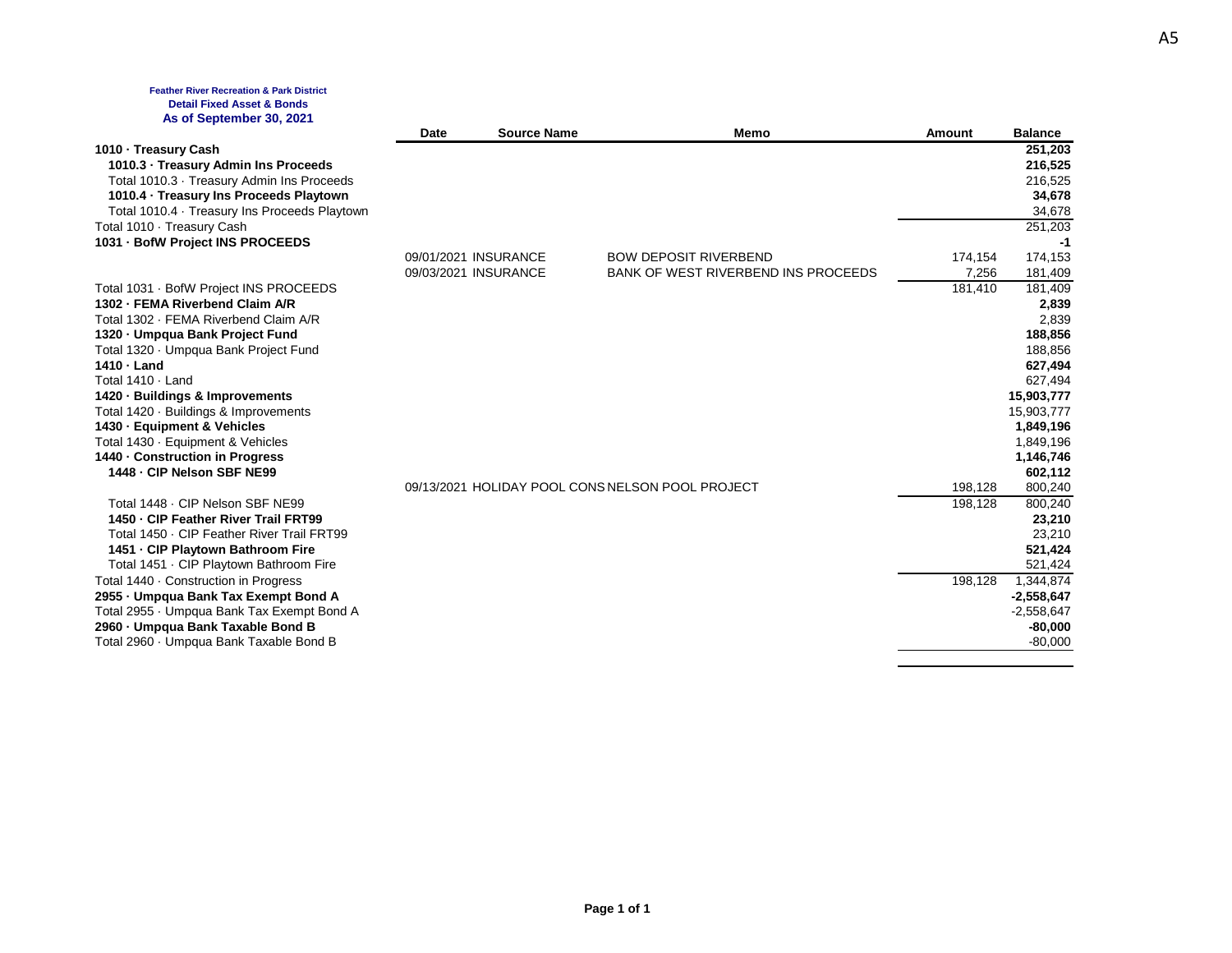# **Feather River Recreation & Park District 4:57 PM**

| <b>Check Register</b> |                        |                                           |                                      | 10/15/2021           |
|-----------------------|------------------------|-------------------------------------------|--------------------------------------|----------------------|
| September 2021        |                        |                                           |                                      | <b>Accrual Basis</b> |
| Date                  | <b>Num</b>             | Name                                      | Memo                                 | <b>Credit</b>        |
| 09/09/2021 89956      |                        | HUMANA INSURANCE CO.                      | 657103-001 SEP21 PREMIUMS            | 67.20                |
| 09/09/2021 89957      |                        | PREMIER ACCESS                            | 1000548827 SEP21 PREMIUMS            | 880.33               |
| 09/09/2021 89958      |                        | <b>BANKCARD CENTER</b>                    | STATEMENT 6804                       | 1,895.90             |
| 09/09/2021 89959      |                        | <b>COMCAST</b>                            | Acct# 8155 60 019 0233893            | 174.63               |
| 09/09/2021 89960      |                        | <b>BANKCARD CENTER</b>                    | STATEMENT 4607                       | 1,086.26             |
| 09/09/2021 89961      |                        | Carey, Darika                             | RENTAL POOL REFUND                   | 205.00               |
| 09/09/2021 89962      |                        | <b>CARTER LAW OFFICE</b>                  | LEGAL                                | 382.50               |
| 09/09/2021 89963      |                        | <b>COMCAST</b>                            | Acct#8155600190189780 PHONE/INTERENT | 540.46               |
| 09/09/2021 89964      |                        | <b>GANANIAN, GREG</b>                     | CONCERT PALERMO 9/11/21              | 250.00               |
| 09/09/2021 89965      |                        | HOBBS PEST SOLUTIONS, INC.                | PEST CONTROL                         | 125.00               |
| 09/09/2021 89966      |                        | <b>LIMEY TEES</b>                         | <b>MAINT UNIFORMS</b>                | 998.39               |
| 09/09/2021 89967      |                        | Modern Carpet Cleaning                    | CARPET CLEANING ACT CENTER           | 963.46               |
| 09/09/2021 89968      |                        | P.G. & E.                                 | 7241369682-3 7/23/21-8/23/21         | 17,377.69            |
| 09/09/2021 89969      |                        | PELTZER, DEBORAH.                         | MILEAGE AUG21                        | 75.71                |
| 09/09/2021 89970      |                        | SOUTH FEATHER WATER & POWEI 007771-000    |                                      | 103.19               |
| 09/09/2021 89971      |                        | <b>SURPLUS CITY</b>                       | <b>CONEX</b>                         | 255.00               |
| 09/09/2021 89972      |                        | Tractor Supply Co.                        | <b>TRACTOR SUPPLY STATEMENT</b>      | 199.64               |
| 09/09/2021 89973      |                        | <b>BURLESON, HARRY</b>                    | <b>INSTRUCTOR FITNESS</b>            | 143.00               |
| 09/09/2021 89974      |                        | <b>MAZES CONSULTING</b>                   | IT SUPPORT/SUBSCRIPTIONS             | 2,129.20             |
| 09/09/2021 89975      |                        | RIEBES AUTO PARTS                         | PARTS/REPAIRS                        | 272.55               |
| 09/09/2021 89976      |                        | SHARP'S LOCKSMITHING                      | <b>KEYS/PADLOCKS</b>                 | 914.01               |
| 09/09/2021 89977      |                        | ALL THINGS CLEANING                       | PARKS RESTROOMS JANITORIAL           | 4,717.00             |
| 09/09/2021 89978      |                        | Anton, Victoria                           | MILEAGE CSDA CONFERENCE              | 278.88               |
| 09/09/2021 89979      |                        | BRANDT, CLARENCE SONNY                    | <b>BOD STIPEND</b>                   | 100.00               |
| 09/09/2021 89980      |                        | DELONG, SHANNON                           | <b>BOD STIPEND</b>                   | 200.00               |
| 09/09/2021 89981      |                        | FOWLER, SCOTT KENT                        | <b>BOD STIPEND</b>                   | 200.00               |
| 09/09/2021 89982      |                        | ROCCHI, STEVE                             | <b>BOD STIPEND</b>                   | 200.00               |
| 09/09/2021 89983      |                        | THOMAS, DEVIN                             | <b>BOD STIPEND</b>                   | 200.00               |
| 09/09/2021 89984      |                        | DAWSON OIL COMPANY                        | 62765 FUEL                           | 1,924.14             |
| 09/09/2021 89985      |                        | RECOLOGY BUTTE COLUSA COUN TRASH          |                                      | 1,782.11             |
| 09/09/2021 89986      |                        | U.S. BANK EQUIPMENT FINANCE               | <b>COPIER LEASE/USAGE</b>            | 705.90               |
| 09/09/2021 89987      |                        | Hummer, Vicki                             | <b>EXPENSE REIMBR TRAINING</b>       | 75.00                |
| 09/09/2021 89988      |                        | Thomson, Elizabeth                        | <b>EXPENSE REIMBR TRAINING</b>       | 75.00                |
| 09/09/2021 89989      |                        | VALENCIA, ESTELA.                         | <b>EXPENSE REIMBR TRAINING</b>       | 75.00                |
| 09/09/2021 89990      |                        | WYLES, DIANNA                             | <b>EXPENSE REIMBR TRAINING</b>       | 75.00                |
|                       | 09/09/2021 89991-90024 | PAYROLL                                   | PAYROLL ITEMS                        | 26,189.37            |
| 09/23/2021 90025      |                        | <b>AFLAC</b>                              | <b>PREMIUMS</b>                      | 1,546.28             |
| 09/23/2021 90026      |                        | <b>BLUE SHIELD OF CALIFORNIA</b>          | <b>PREMIUMS</b>                      | 9,209.44             |
| 09/23/2021 90027      |                        | DOMINGO, ADAM                             | DOJ REIMBR                           | 68.00                |
| 09/23/2021 90028      |                        | EAGLE SECURITY SYSTEMS INC.               | Acct# 7203237 - Qtrly Monitoring     | 343.68               |
| 09/23/2021 90029      |                        | FP MAILING SOLUTIONS                      | POSTAGE MACHINE                      | 103.92               |
| 09/23/2021 90030      |                        | Lincoln Aquatics                          | POOL CHEMCIALS                       | 3,581.09             |
| 09/23/2021 90031      |                        | OROVILLE POWER EQUIPMENT                  | REPAIR GRASSHOPPER                   | 1,550.35             |
| 09/23/2021 90032      |                        | TWSD                                      | 4-112.01 WATER NELSON                | 2,587.48             |
| 09/23/2021 90033      |                        | AT&T - CALNET                             | PHONE LINES                          | 94.03                |
| 09/23/2021 90034      |                        | FORD MOTOR CREDIT COMPANY L TRUCK PAYMENT |                                      | 758.39               |
| 09/23/2021 90035      |                        | HOME DEPOT                                | HOME DEPOT STATEMENT                 | 1,309.23             |
| 09/23/2021 90036      |                        | <b>CALF. WATER SERVICE</b>                | Acct 520857777 5/7/21-6/7/21         | 12,753.94            |
|                       | 09/23/2021 90037-069   | PAYROLL                                   | PAYROLL ITEMS                        | 25,103.62            |

**TOTAL 124,845.97**